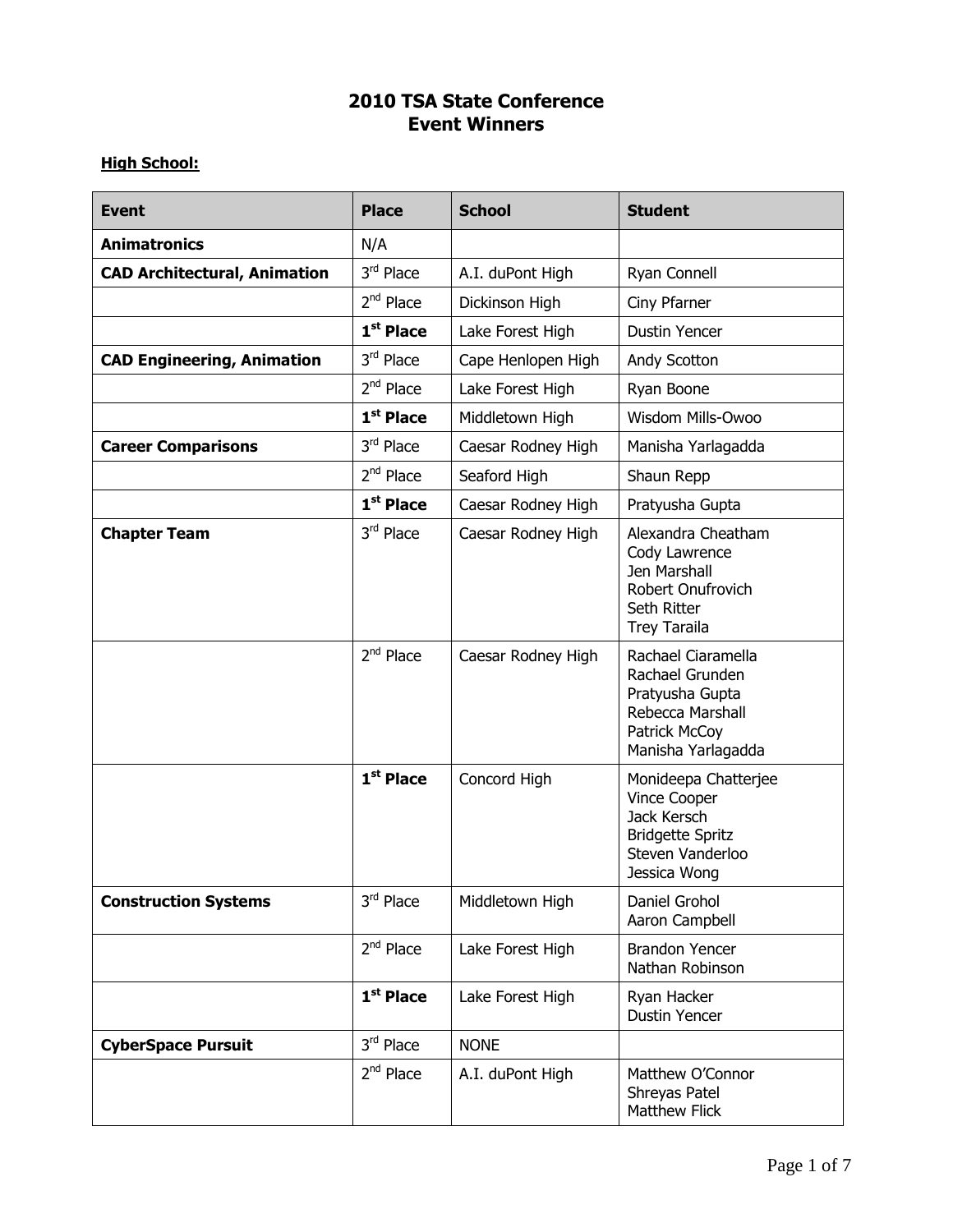|                                      | 1 <sup>st</sup> Place | Caesar Rodney High | Pratyusha Gupta<br>Seth Ritter<br><b>Trey Taraila</b><br>Manisha Yarlagadda            |
|--------------------------------------|-----------------------|--------------------|----------------------------------------------------------------------------------------|
| <b>Debating Technological Issues</b> | 3rd Place             | Caesar Rodney High | Seth Ritter<br><b>Trey Taraila</b>                                                     |
|                                      | $2nd$ Place           | Concord High       | Monideepa Chatterjee<br><b>Bridgette Spritz</b>                                        |
|                                      | $1st$ Place           | Caesar Rodney High | Pratyusha Gupta<br>Rebecca Marshall                                                    |
| <b>Desktop Publishing</b>            | 3rd Place             | Concord High       | Steven Vanderloo                                                                       |
|                                      | $2nd$ Place           | Dickinson High     | Caprice Torrance                                                                       |
|                                      | 1 <sup>st</sup> Place | William Penn High  | Sarah Travers                                                                          |
| <b>Dragster Design</b>               | $3rd$ Place           | Seaford High       | Jessica Harris                                                                         |
|                                      | $2nd$ Place           | Brandywine High    | Drew Holler                                                                            |
|                                      | 1 <sup>st</sup> Place | Seaford High       | <b>Lamar Meekins</b>                                                                   |
| <b>Electronic Game Design</b>        | $3rd$ Place           | Caesar Rodney High | Peter Awad<br>Jason Bernard<br>Seth Ritter                                             |
|                                      | $2nd$ Place           | William Penn High  | <b>Mohamad Vicks</b><br>Kiah Morris                                                    |
|                                      | $1st$ Place           | Caesar Rodney High | Viriel Banaag<br>Kalil Kennedy<br>Robert Onufrovich                                    |
| <b>Fashion Design</b>                | 3rd Place             | Caesar Rodney High | Alexandra Cheatham<br>Rachel Grunden<br>Jen Marshall                                   |
|                                      | $2nd$ Place           | Caesar Rodney High | Pratyusha Gupta<br>Rachel Ciaramella<br>Manisha Yarlagadda                             |
|                                      | $1st$ Place           | Concord High       | Caitlin Heckenstaller<br><b>Bridgette Spritz</b><br>Logan Toutkaldjian<br>Jessica Wong |
| <b>Film</b>                          | 3rd Place             | Seaford High       | Jacqueline Torkelson<br>Matt Taylor                                                    |
|                                      | $2nd$ Place           | William Penn High  | Md Rahman<br>Ehmomie Roberson<br>Jamie Tapia                                           |
|                                      | 1 <sup>st</sup> Place | Milford High       | Dalton Tally<br>Collin Sieraski                                                        |
| <b>Flight Endurance</b>              | 3rd Place             | Lake Forest High   | Andrew Stayton                                                                         |
|                                      | $2nd$ Place           | Concord High       | Jessica Wong                                                                           |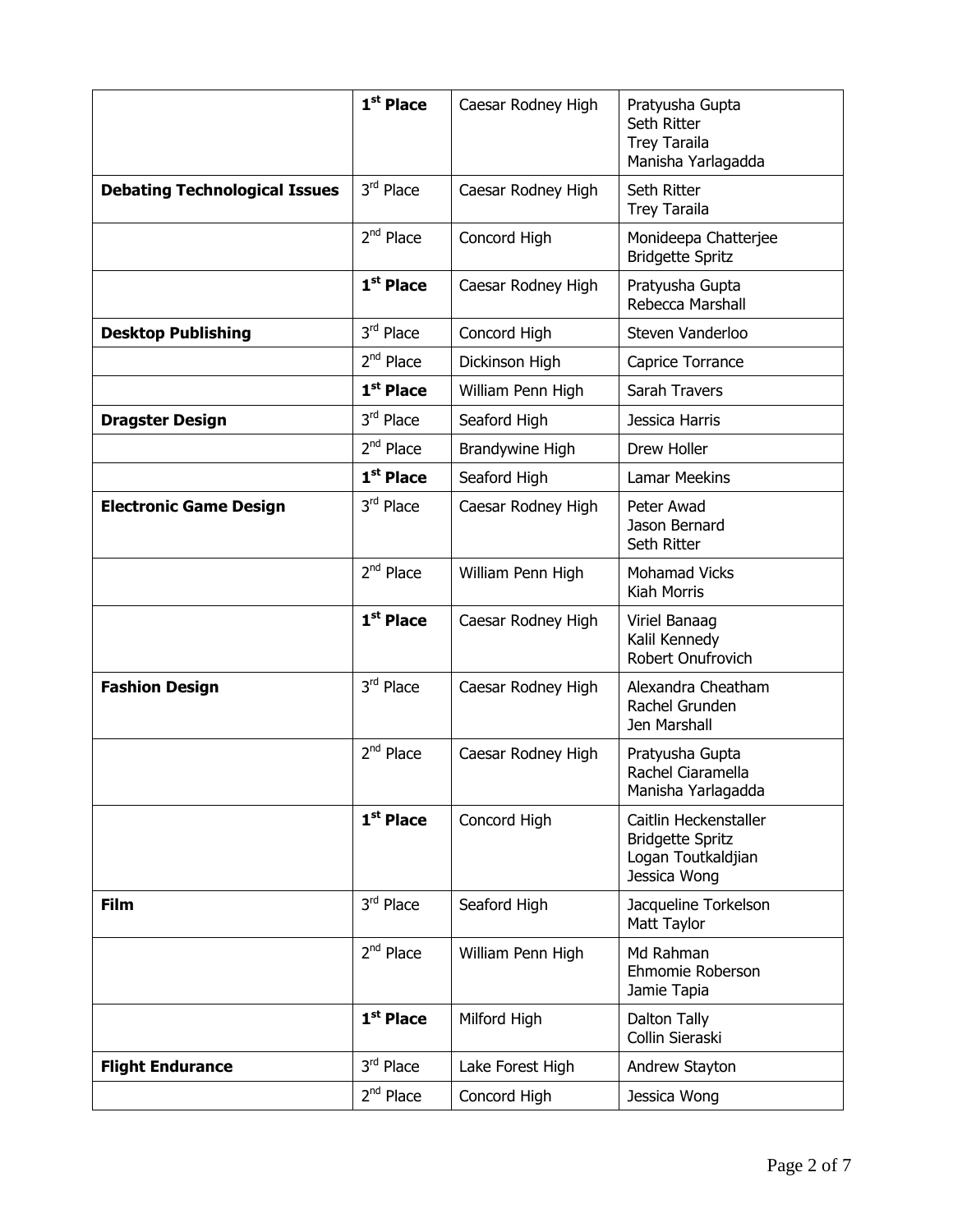|                                  | 1 <sup>st</sup> Place | Concord High       | Caitlin Heckenstaller                                               |
|----------------------------------|-----------------------|--------------------|---------------------------------------------------------------------|
| <b>Future Technology Teacher</b> | 3rd Place             | <b>NONE</b>        |                                                                     |
|                                  | $2nd$ Place           | Caesar Rodney High | Manisha Yarlagadda                                                  |
|                                  | $1st$ Place           | Caesar Rodney High | Pratyusha Gupta                                                     |
| <b>Imaging Technology</b>        | 3rd Place             | Delmar High        | Gabriella Rairin                                                    |
|                                  | $2nd$ Place           | Seaford High       | Matt Taylor                                                         |
|                                  | $1st$ Place           | Caesar Rodney High | Jen Marshall                                                        |
| Maglev Vehicles - State Only     | 3rd Place             | Concord High       | Stephanie Sauerbrunn                                                |
|                                  | $2nd$ Place           | Dickinson High     | Cody Hamill                                                         |
|                                  | 1 <sup>st</sup> Place | Dickinson High     | Shaine Hayes                                                        |
| Model Rocketry - State Only      | 3rd Place             | Concord High       | Christine Sauerbrunn                                                |
|                                  | $2nd$ Place           | Concord High       | Jessica Wong                                                        |
|                                  | $1st$ Place           | Seaford High       | Jessica Harris                                                      |
| <b>Music Production</b>          | 3rd Place             | William Penn High  | Michael Brown<br>Marlon Person                                      |
|                                  | $2nd$ Place           | Caesar Rodney High | Peter Awad<br>Viriel Banaag<br>Jason deBernard                      |
|                                  | $1st$ Place           | Concord High       | Caitlin Heckenstaller<br>Prashanth Sai Sankar<br>Logan Toutkaldjian |
| <b>Prepared Presentation</b>     | 3rd Place             | Caesar Rodney High | Pratyusha Gupta                                                     |
|                                  | $2nd$ Place           | Concord High       | <b>Bridgette Spritz</b>                                             |
|                                  | $1st$ Place           | Caesar Rodney High | Rebecca Marshall                                                    |
| <b>Promotional Graphics</b>      | 3rd Place             | Seaford High       | Jacqueline Torkelson                                                |
|                                  | 2 <sup>nd</sup> Place | Caesar Rodney High | Alexandra Cheatham                                                  |
|                                  | $1st$ Place           | Delmar High        | Christen Bozman                                                     |
| <b>Structural Engineering</b>    | 3rd Place             | A.I. duPont High   | <b>Matthew Guntrum</b><br><b>Matthew Baker</b>                      |
|                                  | $2nd$ Place           | Lake Forest High   | Ryan Hacker<br>Devyn Lozzi                                          |
|                                  | 1 <sup>st</sup> Place | Seaford High       | Jessica Harris<br><b>Lamar Meekins</b>                              |
| <b>System Control Technology</b> | 3rd Place             | Caesar Rodney High | Zack Papen<br>Alex Valeski<br>Peter Awad                            |
|                                  | $2nd$ Place           | Brandywine High    | <b>Tyler Cragg</b><br>Chris Cooke<br><b>Isaac Davis</b>             |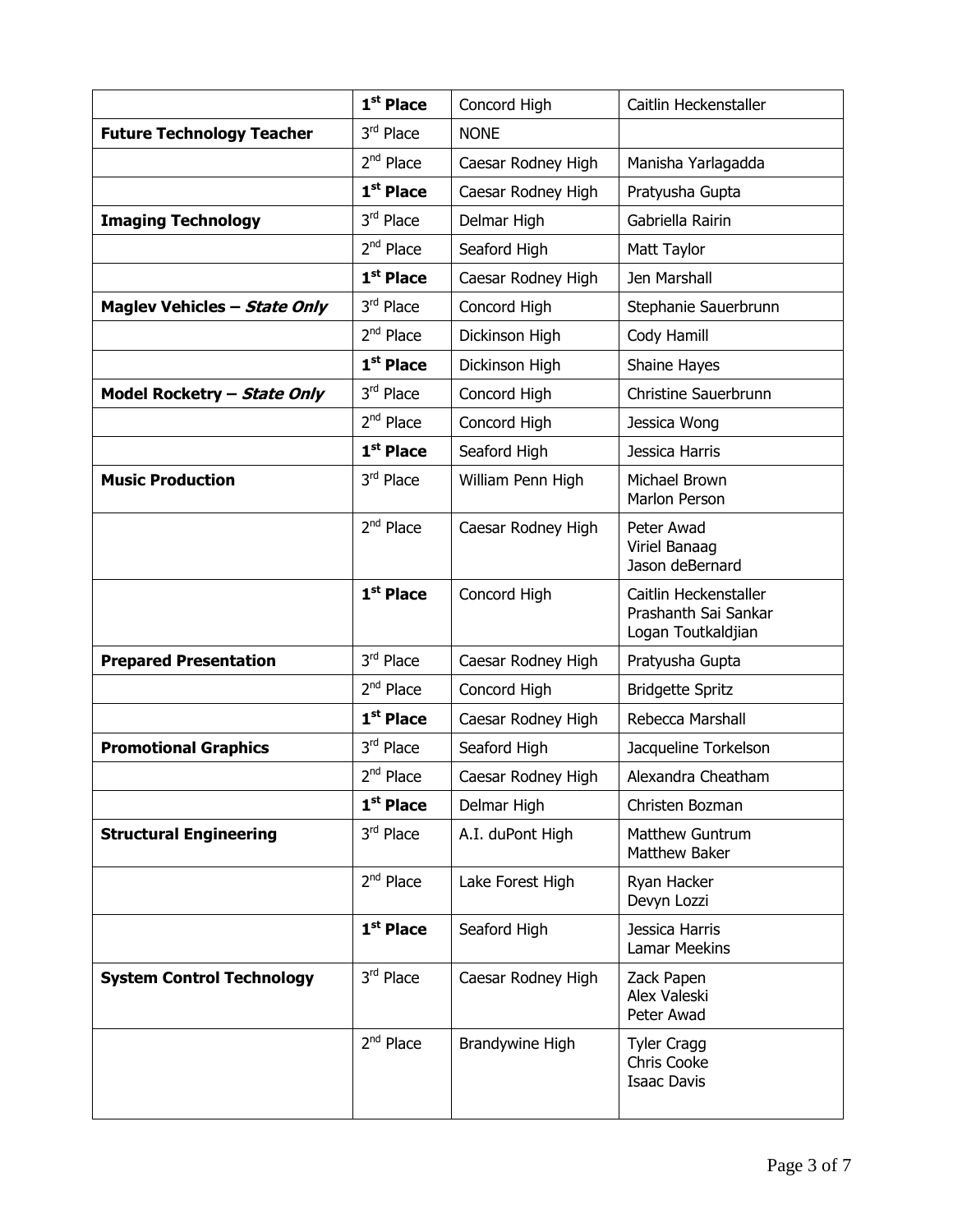|                                                         | $1st$ Place           | Caesar Rodney High | Seth Ritter<br>Patrick McCoy<br>Cody Lawrence |
|---------------------------------------------------------|-----------------------|--------------------|-----------------------------------------------|
| <b>Technical Sketching &amp;</b><br><b>Applications</b> | $3rd$ Place           | Mt. Pleasant High  | Marina Moran                                  |
|                                                         | $2nd$ Place           | Cape Henlopen High | Jacob Kee                                     |
|                                                         | $1st$ Place           | Concord High       | Christine Sauerbrunn                          |
| <b>Technology Bowl</b>                                  | $3rd$ Place           | Lake Forest High   |                                               |
|                                                         | $2nd$ Place           | Caesar Rodney High |                                               |
|                                                         | $1st$ Place           | Dickinson High     |                                               |
| <b>Technology Problem Solving</b>                       | $3rd$ Place           | Concord High       | Christine Sauerbrunn<br>Steven Vanderloo      |
|                                                         | $2nd$ Place           | Milford High       | Jacob Murray<br>Zach Lynch                    |
|                                                         | 1 <sup>st</sup> Place | A.I. duPont High   | Matthew Baker<br>Matthew Guntrum              |
| <b>Transportation Modeling</b>                          | 3rd Place             | Seaford High       | Jessica Harris                                |
|                                                         | $2nd$ Place           | Delmar High        | Chelsea Hudson                                |
|                                                         | 1 <sup>st</sup> Place | Lake Forest High   | Ryan Hacker                                   |

## **Middle School:**

| <b>Event</b>                         | <b>Place</b> | <b>School</b>       | <b>Student</b>                                                                                                  |
|--------------------------------------|--------------|---------------------|-----------------------------------------------------------------------------------------------------------------|
| <b>Career Prep</b>                   | 3rd Place    | Springer Middle     | <b>Baitul Chowdhury</b>                                                                                         |
|                                      | $2nd$ Place  | Springer Middle     | Victoria Muir                                                                                                   |
|                                      | $1st$ Place  | P.S. duPont Middle  | Davey McGinnis                                                                                                  |
| <b>Challenging Technology Issues</b> | $3rd$ Place  | P.S. duPont Middle  | Sebastian Northey-Primer<br>John Kee                                                                            |
|                                      | $2nd$ Place  | Springer Middle     | Laurel Bradley<br>Abbey Goslin                                                                                  |
|                                      | $1st$ Place  | Springer Middle     | Greg Epps<br>Jeremy Kuzo                                                                                        |
| <b>Chapter Team</b>                  | 3rd Place    | Postlethwait Middle | <b>Connor Castellon</b><br>Sean Cava<br><b>Nick Cruz</b><br>Patrick Gallucci<br>Parker Kurlander<br>Nilav Patel |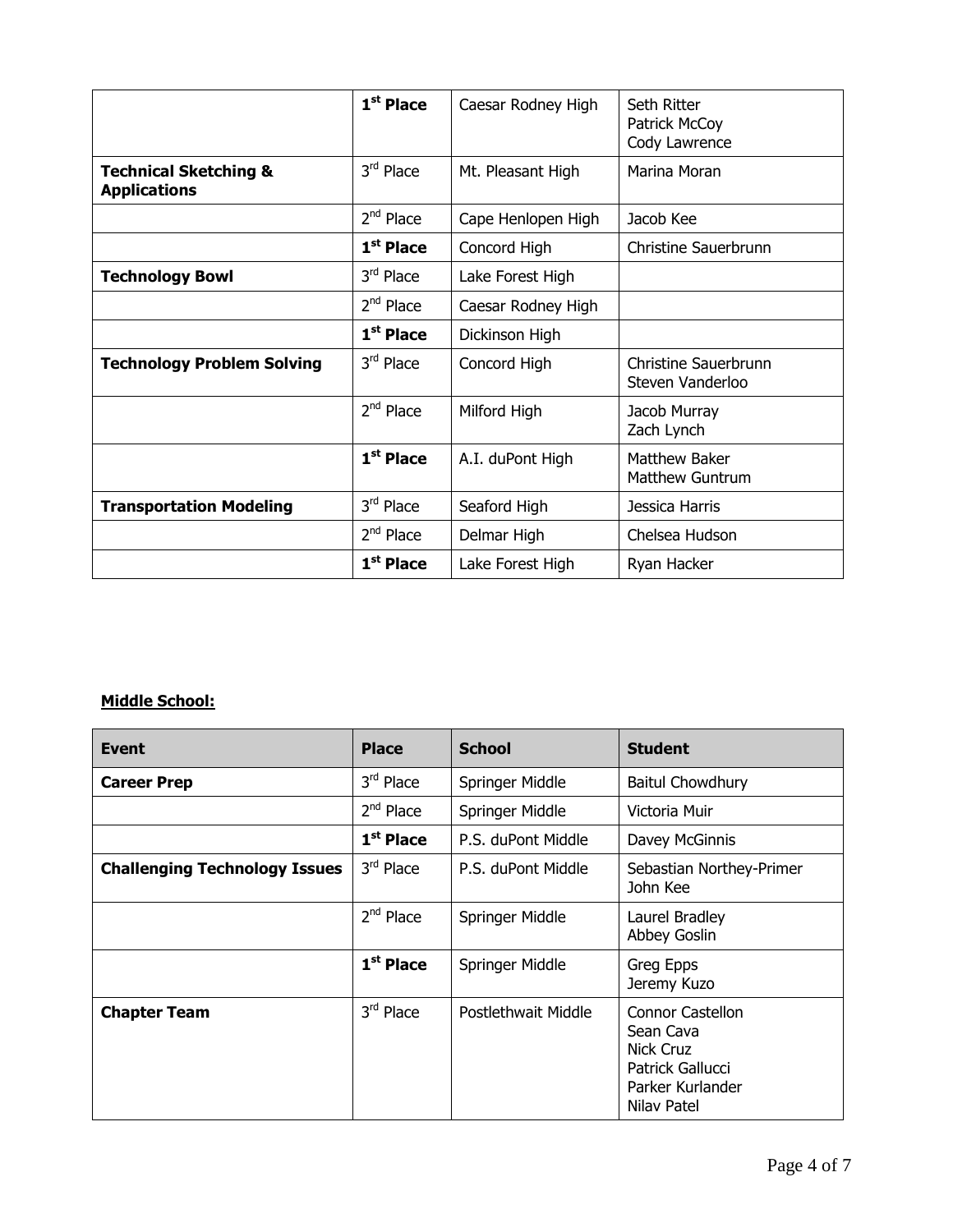|                                | 2 <sup>nd</sup> Place | P.S. duPont Middle  | Quyen Truong<br>Quan Bui<br>Noah Fawks<br>Ashley Gold<br>Davey McGinnis<br>Katie McGinnis           |
|--------------------------------|-----------------------|---------------------|-----------------------------------------------------------------------------------------------------|
|                                | $1st$ Place           | Springer Middle     | Annie Garner<br>Michael Krueger<br>Victoria Muir<br>Alex Nguyen<br>Eric Tommer<br><b>Emily Wong</b> |
| <b>Communication Challenge</b> | 3rd Place             | P.S. duPont Middle  | Katie McGinnis                                                                                      |
|                                | 2 <sup>nd</sup> Place | Postlethwait Middle | <b>Nick Cruz</b>                                                                                    |
|                                | 1 <sup>st</sup> Place | P.S. duPont Middle  | Quan Bui                                                                                            |
| <b>Digital Photography</b>     | 3rd Place             | P.S. duPont Middle  | Noah Fawks                                                                                          |
|                                | 2 <sup>nd</sup> Place | Springer Middle     | Victoria Muir                                                                                       |
|                                | $1st$ Place           | P.S. duPont Middle  | Quan Bui                                                                                            |
| <b>Dragster Design</b>         | 3rd Place             | Postlethwait Middle | Nick Cruz                                                                                           |
|                                | 2 <sup>nd</sup> Place | Springer Middle     | <b>Tyler Bradley</b>                                                                                |
|                                | $1st$ Place           | Postlethwait Middle | Parker Kurlander                                                                                    |
| <b>Electronic Gaming</b>       | 3rd Place             | P.S. duPont Middle  | <b>Miguel Fuentes</b><br>Hewitt Hallberg                                                            |
|                                | $2nd$ Place           | P.S. duPont Middle  | Kevin Day<br>Conner Milhoan<br>Jared Siskin                                                         |
|                                | 1 <sup>st</sup> Place | Springer Middle     | Alex Nguyen<br>Eric Tommer<br>Emily Wong                                                            |
| <b>Engineering Structure</b>   | $3^{\text{rd}}$ Place | P.S. duPont Middle  | Davey McGinnis<br>Sasha Soloviev                                                                    |
|                                | $2nd$ Place           | P.S. duPont Middle  | <b>Colin Michels</b><br>Conor Michels                                                               |
|                                | $1st$ Place           | P.S. duPont Middle  | Noah Fawks<br>Chris Bell                                                                            |
| <b>Environmental Focus</b>     | N/A                   |                     |                                                                                                     |
| <b>Flight</b>                  | 3rd Place             | P.S. duPont Middle  | J.B. Bridge                                                                                         |
|                                | $2nd$ Place           | Springer Middle     | Emily Wong                                                                                          |
|                                | $1st$ Place           | Postlethwait Middle | Rafael Andaya                                                                                       |
| <b>Graphic Design</b>          | 3rd Place             | P.S. duPont Middle  | Quan Bui                                                                                            |
|                                | $2nd$ Place           | Springer Middle     | Annie Garner                                                                                        |
|                                | 1 <sup>st</sup> Place | Springer Middle     | Michael Krueger                                                                                     |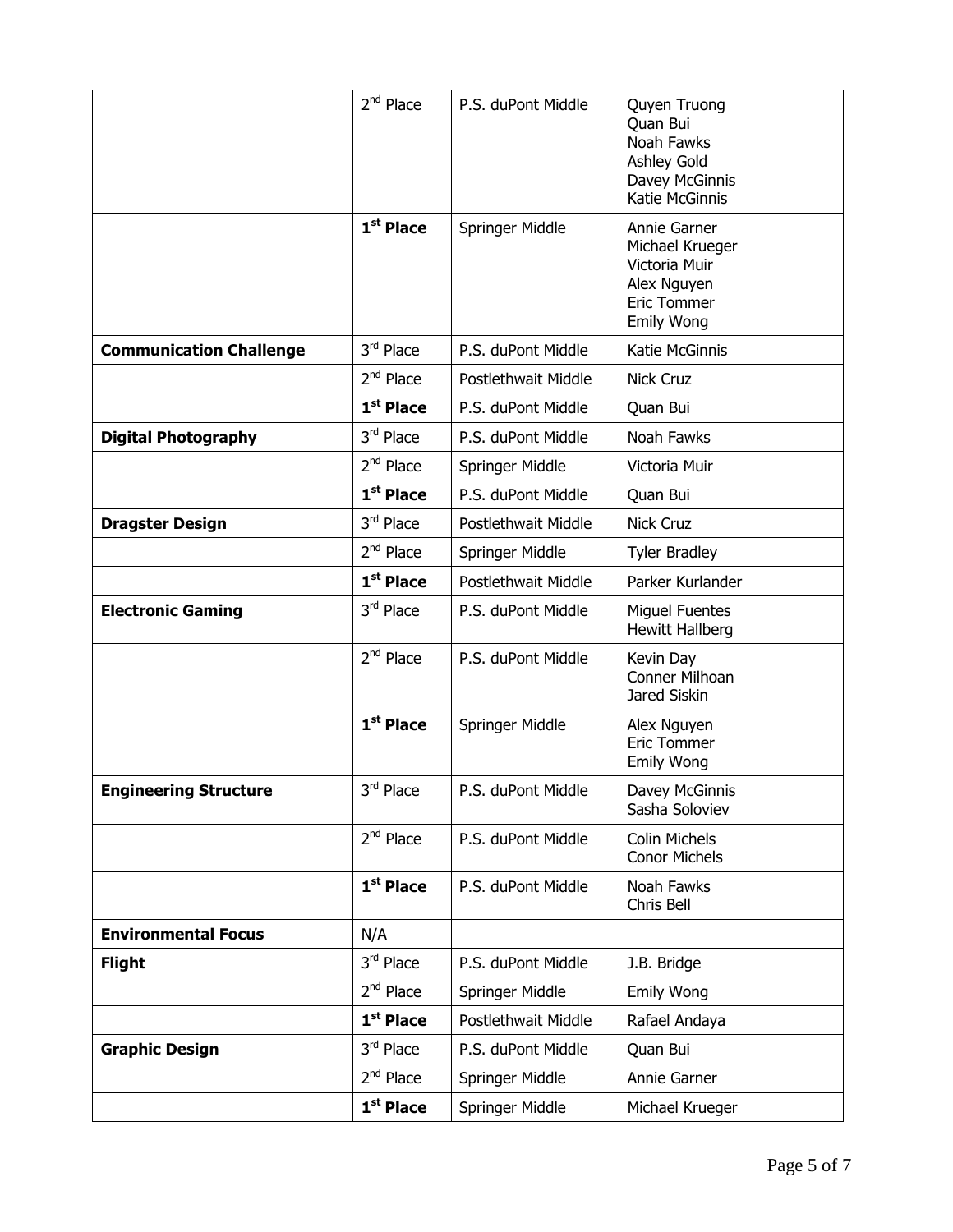| <b>Inventions &amp; Innovations</b> | 3rd Place             | <b>NONE</b>                  |                                                               |
|-------------------------------------|-----------------------|------------------------------|---------------------------------------------------------------|
|                                     | $2nd$ Place           | P.S. duPont Middle           | Quan Bui<br>Noah Fawks<br><b>Miguel Fuentes</b>               |
|                                     | 1st Place             | <b>Postlethwait Middle</b>   | <b>Nick Cruz</b><br>Patrick Gallucci<br>Parker Kurlander      |
| <b>Lights, Camera, Action</b>       | 3rd Place             | P.S. duPont Middle           | Jared Siskin<br><b>Colin Michels</b><br><b>Connor Michels</b> |
|                                     | $2nd$ Place           | Postlethwait Middle          | Noelle Mouhtarim<br>Marisa Vicere                             |
|                                     | $1st$ Place           | P.S. duPont Middle           | Ashley Gold<br>John Kee<br>Katie McGinnis                     |
| Maglev Vehicle - State Only         | 3rd Place             | Springer Middle              | <b>Eric Tommer</b>                                            |
|                                     | 2 <sup>nd</sup> Place | Springer Middle              | <b>Tyler Bradley</b>                                          |
|                                     | $1st$ Place           | Springer Middle              | Cydney Troupe                                                 |
| Model Rocketry - State Only         | 3rd Place             | Conrad Schools of<br>Science | Patrick Fischer                                               |
|                                     | $2nd$ Place           | Gauger-Cobbs Middle          | Julian Booraem                                                |
|                                     | 1 <sup>st</sup> Place | Springer Middle              | Mariano DiGabriele                                            |
| <b>Multimedia Production</b>        | 3rd Place             | Postlethwait Middle          | Jeremy Mattis                                                 |
|                                     | $2nd$ Place           | P.S. duPont Middle           | Quan Bui<br>Noah Fawks<br>Davey McGinnis                      |
|                                     | 1 <sup>st</sup> Place | P.S. duPont Middle           | Nicholas Fagnilli<br><b>Miquel Fuentes</b>                    |
| <b>Prepared Speech</b>              | $3^{\text{rd}}$ Place | Postlethwait Middle          | Sean Cava                                                     |
|                                     | $2^{nd}$ Place        | P.S. duPont Middle           | Chris Bell                                                    |
|                                     | 1 <sup>st</sup> Place | Springer Middle              | Abbey Goslin                                                  |
| <b>Problem Solving</b>              | 3rd Place             | Gauger-Cobbs Middle          | Jacob Shughart<br>Lonnie Simpson                              |
|                                     | 2 <sup>nd</sup> Place | Gauger-Cobbs Middle          | Tuniesha Balkisson<br>Shamul Douglas                          |
|                                     | 1 <sup>st</sup> Place | Postlethwait Middle          | <b>Trent Montgomery</b><br>Bryce Stevenosky                   |
| <b>System Control Technology</b>    | 3rd Place             | Postlethwait Middle          | <b>Nick Cruz</b><br>Parker Kurlander<br>Jeremy Mattis         |
|                                     | $2nd$ Place           | P.S. duPont Middle           | Noah Fawks<br>Davey McGinnis<br>Jared Siskin                  |